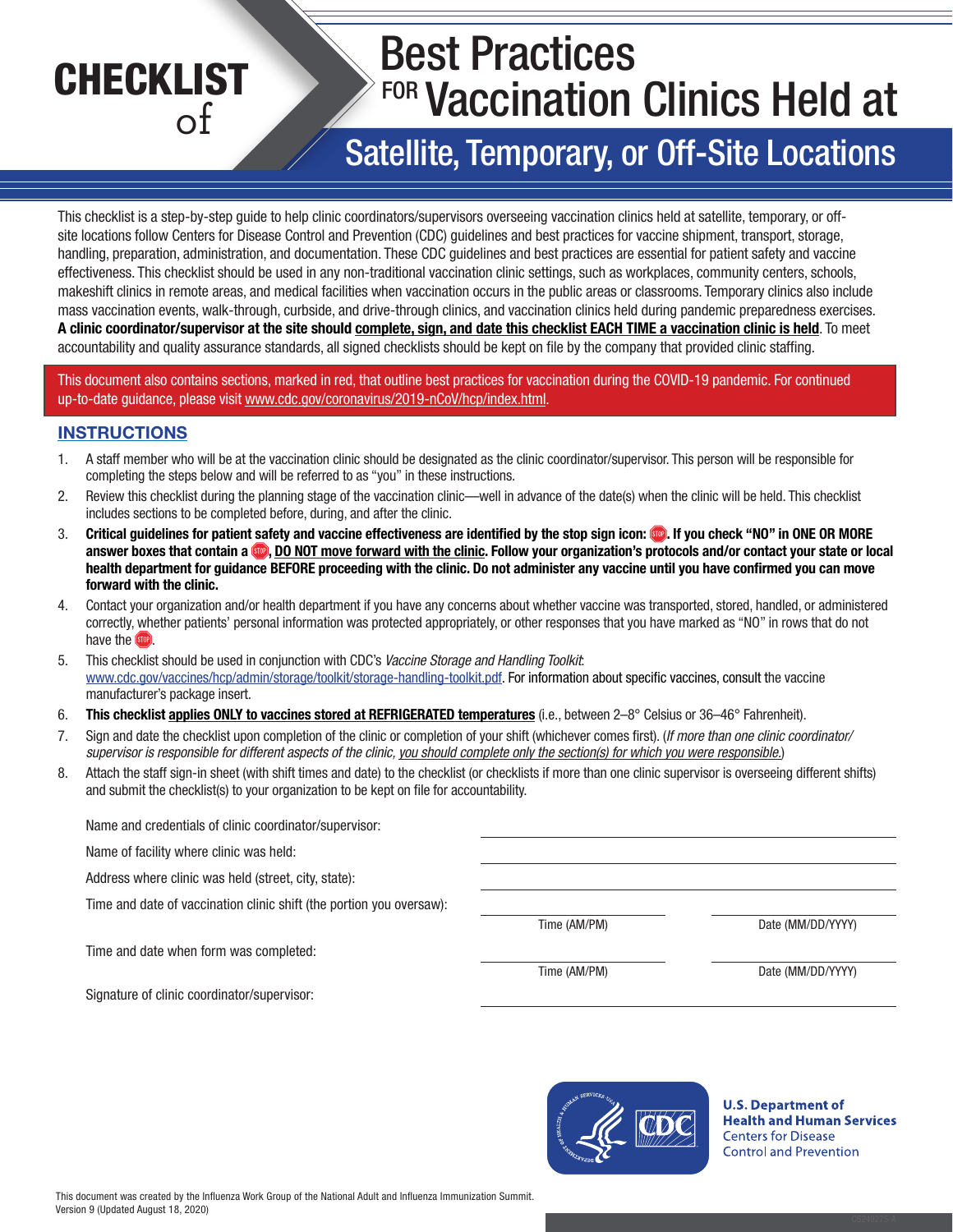2

#### BEFORE THE CLINIC (Please complete each item before the clinic starts.) VACCINE SHIPMENT YES NO N.A. Vaccine was shipped directly to the facility/clinic site, where adequate storage is available. (*Direct shipment is preferred for cold chain integrity*.) VACCINE TRANSPORT (IF IT WAS NOT POSSIBLE TO SHIP VACCINES DIRECTLY TO THE FACILITY/CLINIC SITE) YES NO N.A.  $\Box$ Vaccines were transported using a portable vaccine refrigerator or qualified container and packout designed to transport vaccines  $\mathsf{L}$ within the temperature range recommended by the manufacturers (i.e., between 2–8° Celsius or 36–46° Fahrenheit for ALL refrigerated **STOP** vaccines). Coolers available at general merchandise stores or coolers used to transport food are NOT ACCEPTABLE. *See CDC's* Vaccine Storage and Handling Toolkit *for information on qualified containers and packouts*: [www.cdc.gov/vaccines/hcp/admin/storage/toolkit/storage-handling](http://www.cdc.gov/vaccines/hcp/admin/storage/toolkit/storage-handling-toolkit.pdf)[toolkit.pdf](http://www.cdc.gov/vaccines/hcp/admin/storage/toolkit/storage-handling-toolkit.pdf). The person transporting the vaccines confirmed that manufacturer instructions for packing configuration and proper conditioning of coolants were followed. (*Your qualified container and packout should include packing instructions. If not, contact the company for instructions on proper*   $(stop)$ *packing procedures*.) The person transporting the vaccines confirmed that all vaccines were transported in the passenger compartment of the vehicle (NOT in the vehicle trunk). A digital data logger with a buffered probe and a current and valid Certificate of Calibration Testing was placed directly with the vaccines and used to monitor vaccine temperature during transport. The amount of vaccine transported was limited to the amount needed for the workday. VACCINE STORAGE AND HANDLING (UPON ARRIVAL AT FACILITY/CLINIC) YES NO N.A.  $\Box$  $\perp$ If vaccines were shipped, the shipment arrived within the appropriate time frame (according to manufacturer or distributor guidelines) and in good condition. **STOP** If the vaccine shipment contained a cold chain monitor (CCM), it was checked upon arrival at the facility/clinic, and there was no indication of a temperature excursion (i.e., out-of-range temperature) during transit. CCMs are stored in a separate compartment of the shipping container (a CCM may not be included when vaccines are shipped directly from the manufacturer). *Note: CCMs are for one-time use and should be thrown away after being checked.* Upon arrival at the facility/clinic (either by shipment or transport), vaccines were immediately unpacked and placed in proper storage equipment  $\Box$ (i.e., a portable vaccine refrigerator or qualified container and packout specifically designed and tested to maintain the manufacturerrecommended temperature range). *Follow the guidance for unpacking and storing vaccines specified in CDC's* Vaccine Storage and Handling Toolkit: [www.cdc.gov/vaccines/hcp/admin/storage/toolkit/storage-handling-toolkit.pdf.](http://www.cdc.gov/vaccines/hcp/admin/storage/toolkit/storage-handling-toolkit.pdf)  $\Box$ Upon arrival at the facility/clinic, vaccines were still within the manufacturer-recommended temperature range (*i.e., between 2*–*8° Celsius or 36*–*46° Fahrenheit for ALL refrigerated vaccines*).  $(STOP)$ Upon arrival at the facility/clinic, vaccines remained protected from light (per manufacturer's package insert) until ready for use at the vaccination clinic. Upon arrival at the facility/clinic, expiration dates of vaccines and any medical equipment (syringes, needles, alcohol wipes) being used were checked, and they had not expired. CLINIC PREPARATION AND SUPPLIES YES NO N.A. A contingency plan is in place in case vaccines need to be replaced. The plan addresses scenarios for vaccine compromised before arrival at the clinic and for vaccine compromised during clinic hours. П An emergency medical kit (including epinephrine and equipment for maintaining an airway) is at the site for the duration of the clinic.  $(STOP)$  $\Box$ All vaccination providers at the site are certified in cardiopulmonary resuscitation (CPR), are familiar with the signs and symptoms of anaphylaxis, know their role in an emergency, and know the location of epinephrine and are trained in its indications and use. **STOP** There is a designated area at the site for management of patients with urgent medical problems (e.g., fainting). Adequate infection control supplies are provided, including biohazard containers and supplies for hand hygiene. If administering injectable vaccines, adhesive bandages, individually packaged sterile alcohol wipes, and a sufficient number of sterile needles and syringes and a sharps container are provided. Staff members administering vaccines have reviewed vaccine manufacturer instructions for administration before the vaccination clinic.  $\Box$ If using a standing order protocol, the protocol is current and available at the clinic/facility site. A process for screening for contraindications and precautions is in place. A sufficient number of vaccine information statements (VISs or Emergency Use Authorization [EUA]) forms, if required) for each vaccine being offered is available at the clinic/facility site.

#### If you check "NO" in ONE OR MORE answer boxes that contain a  $\blacksquare$ , <u>DO NOT move forward with the clinic</u>.

» Follow your organization's protocols and/or contact your state or local health department for guidance *before* proceeding with the clinic. » Do not administer any vaccine until you have confirmed that it is acceptable to move forward with the clinic.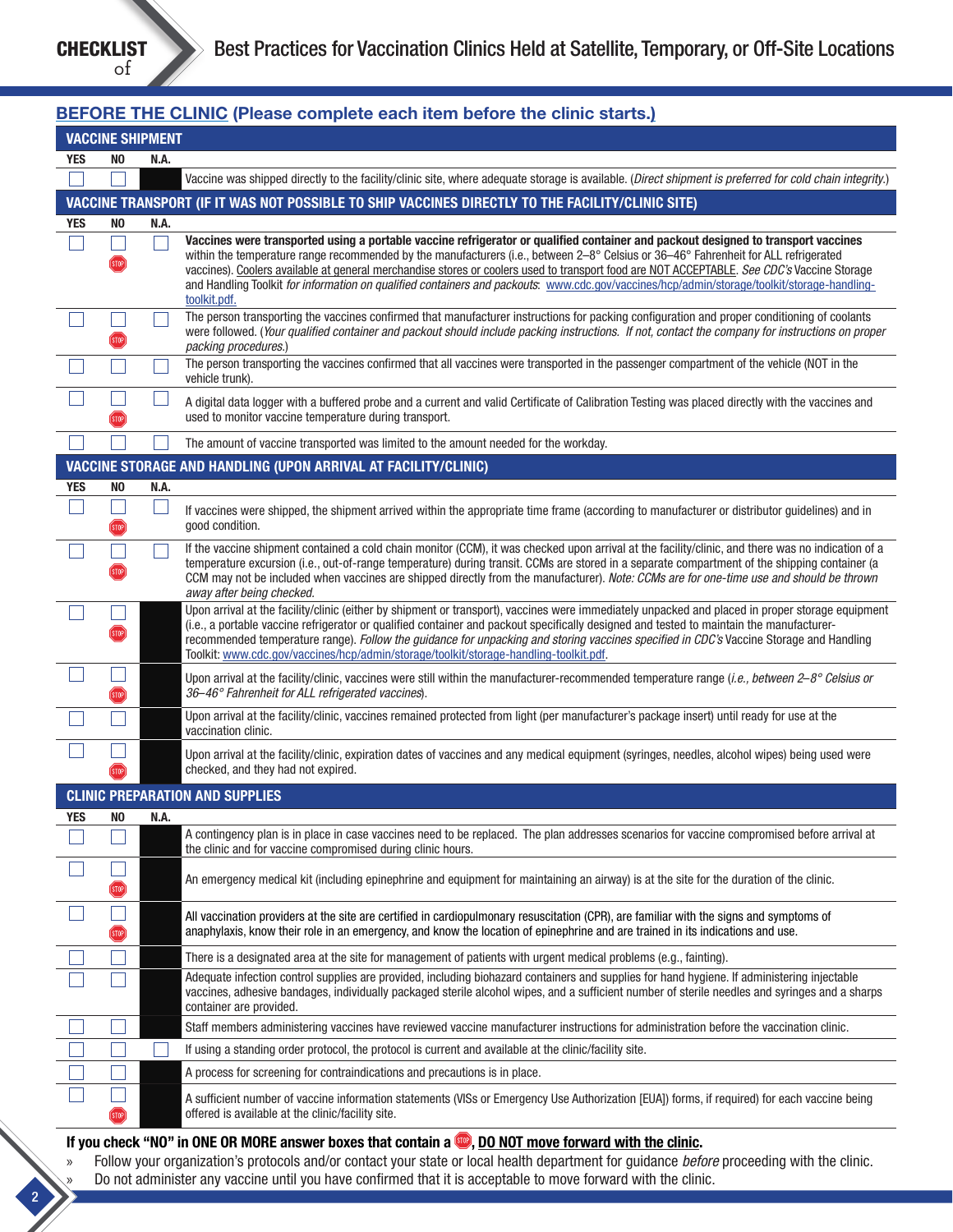| <b>YES</b> | NO. | N.A.                                                                                                                                                                                                                                                                     |  |
|------------|-----|--------------------------------------------------------------------------------------------------------------------------------------------------------------------------------------------------------------------------------------------------------------------------|--|
|            |     | A designated clean area for vaccine preparation has been identified and set up prior to the clinic.                                                                                                                                                                      |  |
|            |     | A qualified individual has been designated to oversee infection control at the clinic.                                                                                                                                                                                   |  |
|            |     | PREVENTING TRANSMISSION OF COVID-19 AT THE CLINIC                                                                                                                                                                                                                        |  |
| <b>YES</b> | NO. | N.A.                                                                                                                                                                                                                                                                     |  |
|            |     | Sufficient supply of PPE for staff is available, including face masks, gloves, and, if appropriate, eye shields.                                                                                                                                                         |  |
|            |     | Sufficient supply of face coverings is available for visitors and patients who may not have one.                                                                                                                                                                         |  |
|            |     | Sufficient hand sanitizer is available so that staff and patients can repeatedly practice hand hygiene.                                                                                                                                                                  |  |
|            |     | Cleaning supplies are available so workspaces can be cleaned regularly (note the amount needed may be more than normally required). (See<br>EPA's Registered Antimicrobial Products for Use Against Novel Coronavirus SARS-CoV-2 $\Box$ the virus that causes COVID-19.) |  |
|            |     | Additional controls, such as counters and plastic shields, are in place to minimize contact where patients and staff interact (e.g., registration or<br>screening areas).                                                                                                |  |
|            |     | Signs, barriers, and floor markers to instruct patients to remain 6 feet apart from other patients and clinic staff have been set up before the<br>clinic.                                                                                                               |  |
|            |     | Sufficient supply of thermometers to check patient temperatures prior to entering the vaccination clinic and COVID symptom checklists.                                                                                                                                   |  |

# DURING THE CLINIC (Please complete each item while the clinic is occurring and review at the end of your shift.)

|                               |                   |      | <b>VACCINE STORAGE AND HANDLING (AT FACILITY/CLINIC)</b>                                                                                                                                                                                                                                                                                                                                                                                                                                                                                       |
|-------------------------------|-------------------|------|------------------------------------------------------------------------------------------------------------------------------------------------------------------------------------------------------------------------------------------------------------------------------------------------------------------------------------------------------------------------------------------------------------------------------------------------------------------------------------------------------------------------------------------------|
| <b>YES</b>                    | NO.               | N.A. |                                                                                                                                                                                                                                                                                                                                                                                                                                                                                                                                                |
|                               | STOP              |      | Vaccines are being kept in proper storage equipment that maintains the manufacturer-recommended temperature range (i.e., a portable vaccine<br>refrigerator or qualified container and packout specifically designed and tested to maintain correct temperatures when opened and closed<br>during the clinic).                                                                                                                                                                                                                                 |
|                               |                   |      | Vaccine temperature is being monitored during the clinic using a digital data logger with a buffered probe (placed directly with vaccines) and<br>a current and valid Certificate of Calibration Testing. Follow the monitoring guidance specified in CDC's Vaccine Storage and Handling Toolkit:<br>www.cdc.gov/vaccines/hcp/admin/storage/toolkit/storage-handling-toolkit.pdf.                                                                                                                                                              |
|                               |                   |      | If vaccines are being stored in a storage unit at the site, vaccine temperature data are being reviewed and documented a minimum of 2 times<br>during each clinic workday (preferably at the beginning and middle of an 8-hour shift) to ensure they remain at correct temperatures (i.e.,<br>between 2-8° Celsius or 36-46° Fahrenheit for ALL refrigerated vaccines). If you are a VFC provider, check with your state immunization<br>program for specific requirements for vaccine temperature monitoring during mass vaccination clinics. |
|                               |                   |      | If vaccines cannot be stored in a storage unit at the site, they are being kept in the portable vaccine refrigerator or qualified packout with a<br>temperature monitoring device (with a probe in a thermal buffer) placed as close as possible to the vaccines, and temperatures are being read<br>and recorded at least once an hour. The container is being kept closed as much as possible.                                                                                                                                               |
|                               |                   |      | Vaccines are being protected from light during the vaccination clinic per the manufacturer's package insert.                                                                                                                                                                                                                                                                                                                                                                                                                                   |
| <b>VACCINE PREPARATION</b>    |                   |      |                                                                                                                                                                                                                                                                                                                                                                                                                                                                                                                                                |
| <b>YES</b>                    | N <sub>0</sub>    | N.A. |                                                                                                                                                                                                                                                                                                                                                                                                                                                                                                                                                |
|                               | STOP              |      | Expiration dates of vaccines (and diluents, if applicable) are being checked again during preparation, and only vaccines that have not expired are<br>being administered. (Note: If you are using multidose vials, be sure to review beyond use dates, along with expiration dates.)                                                                                                                                                                                                                                                           |
|                               |                   |      | Vaccines are being prepared in a clean, designated medication area, away from any potentially contaminated items.                                                                                                                                                                                                                                                                                                                                                                                                                              |
|                               |                   |      | If using reconstituted vaccines, they are being prepared according to the manufacturer's guidelines.                                                                                                                                                                                                                                                                                                                                                                                                                                           |
|                               |                   |      | Vaccines are being prepared at the time of administration.                                                                                                                                                                                                                                                                                                                                                                                                                                                                                     |
|                               |                   |      | If vaccines are predrawn from a multidose vial, only the contents of 1 multidose vial are being drawn up at one time by each staff<br>member administering vaccines (the maximum number of doses per vial is described in the package insert).                                                                                                                                                                                                                                                                                                 |
|                               |                   |      | If using single-dose or multidose vials, syringes are being labeled with the name of the vaccine.                                                                                                                                                                                                                                                                                                                                                                                                                                              |
|                               |                   |      | Once drawn up, vaccines are being kept in the recommended temperature range. (Questions about specific time limits for being out of the<br>recommended temperature range should be referred to the manufacturer.)                                                                                                                                                                                                                                                                                                                              |
| <b>VACCINE ADMINISTRATION</b> |                   |      |                                                                                                                                                                                                                                                                                                                                                                                                                                                                                                                                                |
| <b>YES</b>                    | N <sub>0</sub>    | N.A. |                                                                                                                                                                                                                                                                                                                                                                                                                                                                                                                                                |
|                               | STOP <sup>)</sup> |      | Vaccine information statements (VISs or Emergency Use Authorization [EUA] forms, if required) are being provided to every patient, parent, or<br>guardian before vaccination (as required by federal law).                                                                                                                                                                                                                                                                                                                                     |
|                               |                   |      | All patients are being screened for contraindications and precautions for the specific vaccine(s) in use before receiving that vaccine(s).                                                                                                                                                                                                                                                                                                                                                                                                     |

# If you check "NO" in ONE OR MORE answer boxes that contain a , DO NOT move forward with the clinic.

- » Follow your organization's protocols and/or contact your state or local health department for guidance *before* proceeding with the clinic.
- » Do not administer any vaccine until you have confirmed that it is acceptable to move forward with the clinic.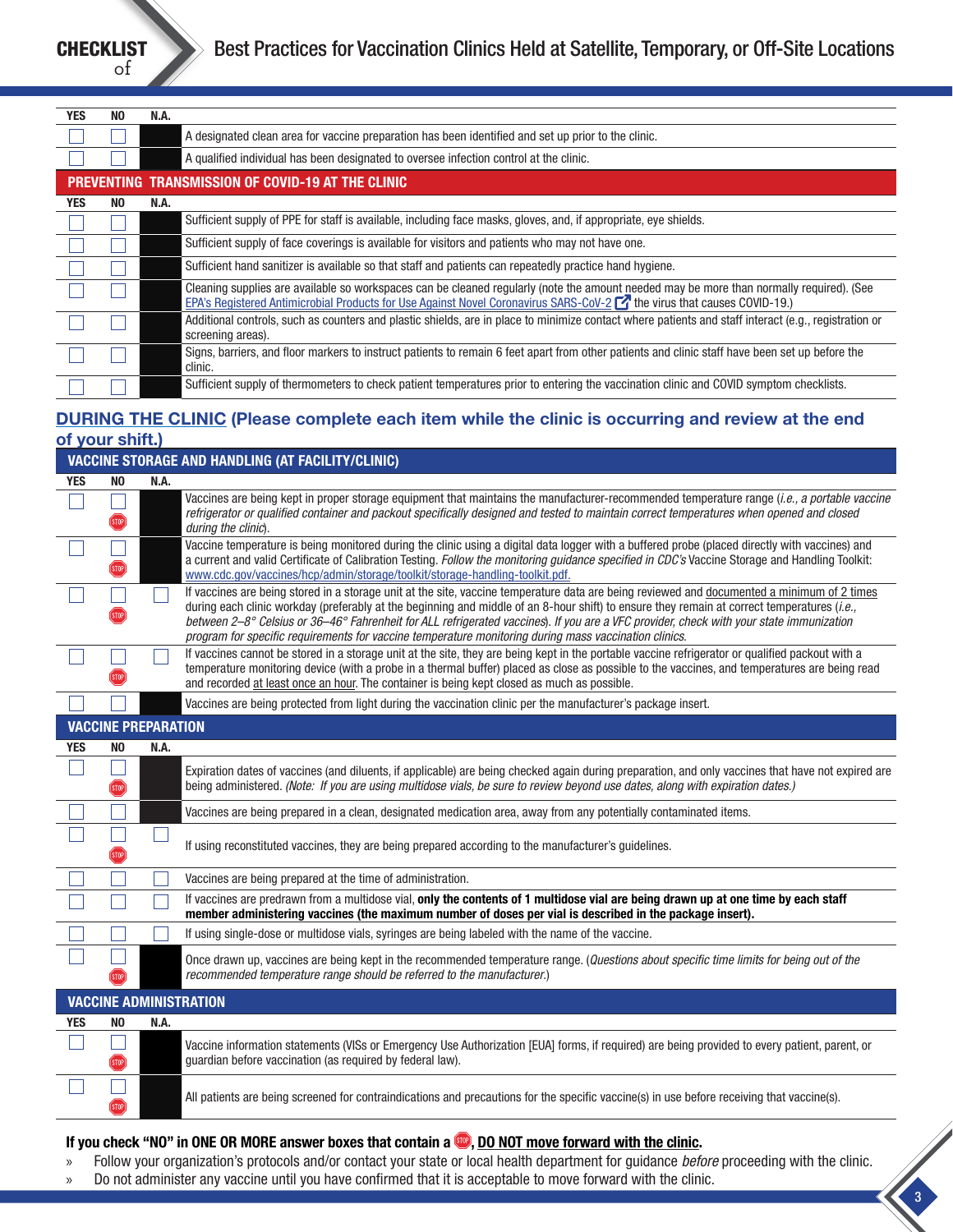

4

| <b>YES</b> | N <sub>0</sub>    | N.A. |                                                                                                                                                                                                                                                                                                                                                                                                                                                                                                                                                                                             |
|------------|-------------------|------|---------------------------------------------------------------------------------------------------------------------------------------------------------------------------------------------------------------------------------------------------------------------------------------------------------------------------------------------------------------------------------------------------------------------------------------------------------------------------------------------------------------------------------------------------------------------------------------------|
|            |                   |      | Staff is using proper hygiene techniques to clean hands before vaccine administration, between patients, and anytime hands become soiled.<br>www.cdc.gov/handhygiene/providers/index.html                                                                                                                                                                                                                                                                                                                                                                                                   |
|            |                   |      | If gloves are being worn by staff administering vaccines, they are being changed and hands are being cleaned using proper hygiene techniques<br>between patients.                                                                                                                                                                                                                                                                                                                                                                                                                           |
|            |                   |      | Staff is triple-checking labels, contents, and expiration dates or beyond use dates (as noted in the manufacturer's package insert, if applicable)<br>before administering vaccine.                                                                                                                                                                                                                                                                                                                                                                                                         |
|            | STOP <sup>®</sup> |      | Vaccines are normal in appearance (i.e., not discolored, without precipitate, and easily resuspended when shaken).                                                                                                                                                                                                                                                                                                                                                                                                                                                                          |
|            |                   |      | Each staff member is administering only the vaccines they have prepared.                                                                                                                                                                                                                                                                                                                                                                                                                                                                                                                    |
|            |                   |      | If more than one vaccine type is being administered, separate preparation stations are set up for each vaccine type to prevent medication errors.                                                                                                                                                                                                                                                                                                                                                                                                                                           |
|            | STOP)             |      | Vaccines are being administered using aseptic technique.                                                                                                                                                                                                                                                                                                                                                                                                                                                                                                                                    |
|            | (STOP             |      | Staff is administering vaccine to the correct patient (e.g., if a parent/guardian and child or two siblings are at the vaccination station at the same<br>time, patient's name and date of birth are verified prior to vaccination).                                                                                                                                                                                                                                                                                                                                                        |
|            | STOP              |      | Staff is administering vaccines using the correct route per manufacturer instructions.                                                                                                                                                                                                                                                                                                                                                                                                                                                                                                      |
|            | <b>STOP</b>       |      | Staff is administering the correct dosage (volume) of vaccine.                                                                                                                                                                                                                                                                                                                                                                                                                                                                                                                              |
|            |                   |      | Staff has checked age indications for the vaccines and is administering vaccines to the correct age groups.                                                                                                                                                                                                                                                                                                                                                                                                                                                                                 |
|            | <b>STOP</b>       |      | For vaccines requiring more than 1 dose, staff is administering the current dose at the correct interval. Follow the recommended guidelines in<br>Table 3-1 of the General Best Practice Guidelines for Immunization: www.cdc.gov/vaccines/hcp/acip-recs/general-recs/timing.html#t-01.                                                                                                                                                                                                                                                                                                     |
|            |                   |      | If vaccine administration errors are observed, corrective action is being taken immediately.                                                                                                                                                                                                                                                                                                                                                                                                                                                                                                |
|            |                   |      | Any persons with a needlestick injury, a vaccine administration error, or an urgent medical problem are being evaluated immediately and<br>referred for additional medical care if needed.                                                                                                                                                                                                                                                                                                                                                                                                  |
|            |                   |      | Patients are being encouraged to stay at the clinic for 15 minutes after vaccination to be monitored for adverse events. This is especially<br>critical at drive-through or curbside clinics where drivers are being vaccinated.                                                                                                                                                                                                                                                                                                                                                            |
|            |                   |      | ADMINISTRATION OF INJECTABLE VACCINES (In this section, N.A. is ONLY an option if the clinic is EXCLUSIVELY using non-injectable vaccines,                                                                                                                                                                                                                                                                                                                                                                                                                                                  |
|            |                   |      | such as live, attenuated influenza vaccine.)                                                                                                                                                                                                                                                                                                                                                                                                                                                                                                                                                |
| <b>YES</b> | NO                | N.A. |                                                                                                                                                                                                                                                                                                                                                                                                                                                                                                                                                                                             |
|            |                   |      | A new needle and new syringe are being used for each injection. (Needles and syringes should never be used to administer vaccine to<br>more than one person.)                                                                                                                                                                                                                                                                                                                                                                                                                               |
|            | (STOP)            |      | Single-dose vials or manufacturer-filled syringes are being used for only one patient.                                                                                                                                                                                                                                                                                                                                                                                                                                                                                                      |
|            |                   |      | Vaccines are being administered following safe injection practices.                                                                                                                                                                                                                                                                                                                                                                                                                                                                                                                         |
|            |                   |      | For walk-through clinics, seats are provided so staff and patients are at the same level for optimal positioning of anatomic site and injection<br>angle to ensure correct vaccine administration.                                                                                                                                                                                                                                                                                                                                                                                          |
|            |                   |      | Staff is identifying injection site correctly. (For intramuscular route: deltoid muscle of arm [preferred] or vastus lateralis muscle of anterolateral<br>thigh for adults, adolescents, and children aged ≥3 years; vastus lateralis muscle of anterolateral thigh [preferred] or deltoid muscle of arm for<br>children aged 1–2 years; vastus lateralis muscle of anterolateral thigh for infants aged ≤12 months. For subcutaneous route: thigh for infants<br>aged <12 months; upper outer triceps of arm for children aged ≥1 year and adults [can be used for infants if necessary].) |
|            |                   |      | Staff is inserting needles quickly at the appropriate angle: 90° for intramuscular injections (e.g., injectable influenza vaccines) or 45° for<br>subcutaneous injections (e.g., measles, mumps, rubella vaccine).                                                                                                                                                                                                                                                                                                                                                                          |
| <b>YES</b> | NO                | N.A. |                                                                                                                                                                                                                                                                                                                                                                                                                                                                                                                                                                                             |
|            | STOP              |      | Multidose vials are being used only for the number of doses approved by the manufacturer.                                                                                                                                                                                                                                                                                                                                                                                                                                                                                                   |
|            | STOP              |      | Vaccines are never being transferred from one syringe to another.                                                                                                                                                                                                                                                                                                                                                                                                                                                                                                                           |

# If you check "NO" in ONE OR MORE answer boxes that contain a **.**, DO NOT move forward with the clinic.

» Follow your organization's protocols and/or contact your state or local health department for guidance *before* proceeding with the clinic. » Do not administer any vaccine until you have confirmed that it is acceptable to move forward with the clinic.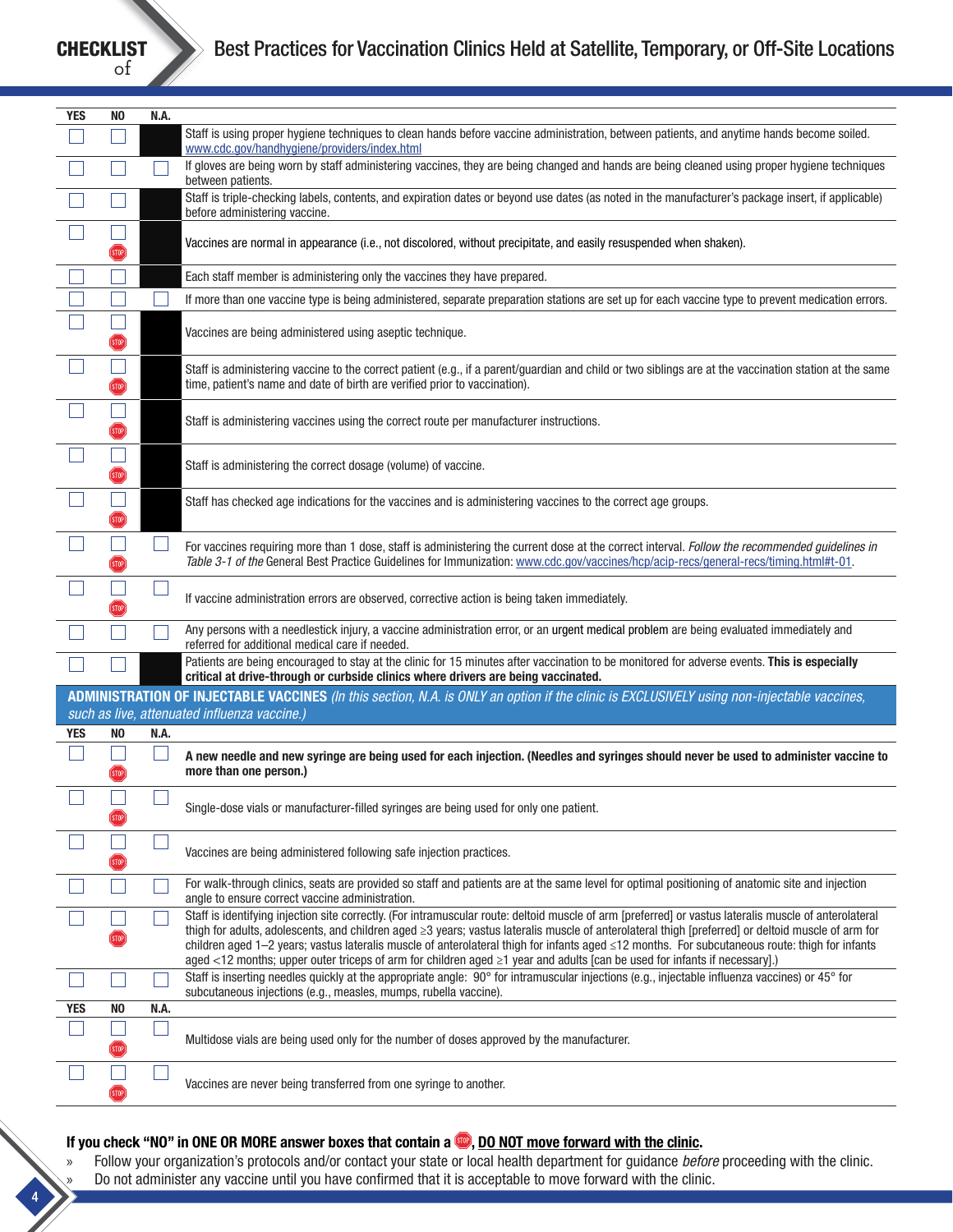CHECKLIST of

| <b>YES</b>                                               | N <sub>0</sub> | N.A. |                                                                                                                                                                                                                                                                                                                                                                                                                                |
|----------------------------------------------------------|----------------|------|--------------------------------------------------------------------------------------------------------------------------------------------------------------------------------------------------------------------------------------------------------------------------------------------------------------------------------------------------------------------------------------------------------------------------------|
|                                                          |                |      |                                                                                                                                                                                                                                                                                                                                                                                                                                |
|                                                          |                |      | Used needles and syringes are being immediately placed in a sharps container following administration. (Needles are NOT being recapped.)                                                                                                                                                                                                                                                                                       |
|                                                          |                |      |                                                                                                                                                                                                                                                                                                                                                                                                                                |
|                                                          |                |      | <b>VACCINE DOCUMENTATION</b>                                                                                                                                                                                                                                                                                                                                                                                                   |
| <b>YES</b>                                               | NO.            | N.A. |                                                                                                                                                                                                                                                                                                                                                                                                                                |
|                                                          |                |      | Each vaccination is being fully documented with name of person vaccinated; vaccination date; vaccine type, lot number, manufacturer; patient<br>receipt of vaccine information statement (VISs or Emergency Use Authorization [EUA] form), including edition date and date VIS was provided;<br>injection site; vaccination route; dosage; and name, title, and office/company address of person who administered the vaccine. |
|                                                          |                |      | Your state's immunization information system (IIS) was used to document vaccinations administered. (CDC recommends using your state's IIS to<br>document vaccinations.)                                                                                                                                                                                                                                                        |
|                                                          |                |      | Patients are receiving documentation for their personal records and to share with their medical providers.                                                                                                                                                                                                                                                                                                                     |
| <b>PREVENTING TRANSMISSION OF COVID-19 AT THE CLINIC</b> |                |      |                                                                                                                                                                                                                                                                                                                                                                                                                                |
| <b>YES</b>                                               | NO.            | N.A. |                                                                                                                                                                                                                                                                                                                                                                                                                                |
|                                                          |                |      | All staff and patients have their temperature checked before entering the clinic and are answering the COVID screening questions before<br>entering the clinic.                                                                                                                                                                                                                                                                |
|                                                          |                |      | All patients are wearing a face covering. Face masks should not be placed on children under age 2, anyone who has trouble breathing, or<br>anyone who is unconscious, incapacitated, or otherwise unable to remove the mask without assistance.                                                                                                                                                                                |
|                                                          |                |      | All staff is wearing recommended personal protective equipment (PPE), including face masks, gloves (optional for subcutaneous and<br>intramuscular injections, required for intranasal and oral vaccinations), and eye protection (based on level of community transmission).<br>See www.cdc.gov/vaccines/pandemic-quidance/index.html for current quidance.                                                                   |
|                                                          |                |      | Social distancing guidance is being followed, including signs, banners, and floor markers to instruct staff and patients where to stand, shields as<br>appropriate when the 6-foot minimum distance cannot be observed, and one-way traffic flow.                                                                                                                                                                              |
|                                                          |                |      | All areas are being wiped down and cleaned more frequently than normal cleaning that takes place during vaccine preparation and<br>administration and between patients.                                                                                                                                                                                                                                                        |

# AFTER THE CLINIC (Please complete each item after the clinic is over.)

| <b>POST-CLINIC ACTIONS</b>       |                |      |                                                                                                                                                                                                                                                                                                                                                                                                                                                                                                                                                                                                                                                                                                                                                                                                                                                                    |
|----------------------------------|----------------|------|--------------------------------------------------------------------------------------------------------------------------------------------------------------------------------------------------------------------------------------------------------------------------------------------------------------------------------------------------------------------------------------------------------------------------------------------------------------------------------------------------------------------------------------------------------------------------------------------------------------------------------------------------------------------------------------------------------------------------------------------------------------------------------------------------------------------------------------------------------------------|
| <b>YES</b>                       | N <sub>0</sub> | N.A. |                                                                                                                                                                                                                                                                                                                                                                                                                                                                                                                                                                                                                                                                                                                                                                                                                                                                    |
|                                  |                |      | Temperature of remaining vaccine was checked and recorded at the end of clinic. If not still at manufacturer-recommended temperature (i.e.,<br>between 2–8° Celsius or 36–46° Fahrenheit for ALL refrigerated vaccines), follow your organization's protocols and/or contact your state or local<br>health department for quidance.                                                                                                                                                                                                                                                                                                                                                                                                                                                                                                                                |
|                                  |                |      | Any remaining vaccine in provider predrawn syringes, opened multidose vials, or activated manufacturer-filled syringes (MFSs) was properly<br>discarded. An MFS is activated when the sterile seal is broken (i.e., cap removed from needle or needle added to the syringe). If absolutely<br>necessary, a partially used multidose vial may be transported to or from an off-site/satellite facility operated by the same provider, as long<br>as the cold chain is properly maintained, the vaccine is normal in appearance, and the maximum number of doses per vial indicated by the<br>manufacturer has not already been withdrawn, or the beyond use date indicated by the manufacturer has not been met. However, a partially<br>used vial cannot be transferred from one provider to another or across state lines or returned to the supplier for credit. |
|                                  |                |      | Viable, unused vaccine was placed back in proper storage equipment that maintains the manufacturer-recommended temperature                                                                                                                                                                                                                                                                                                                                                                                                                                                                                                                                                                                                                                                                                                                                         |
|                                  |                |      | range at the end of the clinic day and was not stored in a dormitory-style or bar-style combined refrigerator/freezer unit under any<br>circumstances. (This includes vaccine transported for a multi-day clinic to a remote location where adequate storage at the site is not available.)                                                                                                                                                                                                                                                                                                                                                                                                                                                                                                                                                                        |
|                                  |                |      | Any needlestick injuries were recorded in a sharps injury log and reported to all appropriate entities (e.g., local health department and your<br>organization).                                                                                                                                                                                                                                                                                                                                                                                                                                                                                                                                                                                                                                                                                                   |
|                                  |                |      | Any vaccine administration errors were reported to all appropriate entities.                                                                                                                                                                                                                                                                                                                                                                                                                                                                                                                                                                                                                                                                                                                                                                                       |
|                                  |                |      | All biohazardous material was disposed of properly.                                                                                                                                                                                                                                                                                                                                                                                                                                                                                                                                                                                                                                                                                                                                                                                                                |
| <b>POST-CLINIC DOCUMENTATION</b> |                |      |                                                                                                                                                                                                                                                                                                                                                                                                                                                                                                                                                                                                                                                                                                                                                                                                                                                                    |
| <b>YES</b>                       | N <sub>0</sub> | N.A. |                                                                                                                                                                                                                                                                                                                                                                                                                                                                                                                                                                                                                                                                                                                                                                                                                                                                    |
|                                  |                |      | Vaccinations were recorded in the jurisdiction's immunization information system (IIS) where available.                                                                                                                                                                                                                                                                                                                                                                                                                                                                                                                                                                                                                                                                                                                                                            |
|                                  |                |      | If not submitted to an IIS, vaccination information was sent to primary health care providers as directed by an established procedure based on<br>state or jurisdiction regulations.                                                                                                                                                                                                                                                                                                                                                                                                                                                                                                                                                                                                                                                                               |
|                                  |                |      | Any adverse events were reported to the Vaccine Adverse Event Reporting System (VAERS): vaers.hhs.gov/index.                                                                                                                                                                                                                                                                                                                                                                                                                                                                                                                                                                                                                                                                                                                                                       |
|                                  |                |      | All patient medical information was placed in a secured storage location for privacy protection.                                                                                                                                                                                                                                                                                                                                                                                                                                                                                                                                                                                                                                                                                                                                                                   |
|                                  |                |      | The staff sign-in sheet was attached to this document (with shift times, clinic location, and date).                                                                                                                                                                                                                                                                                                                                                                                                                                                                                                                                                                                                                                                                                                                                                               |
|                                  |                |      |                                                                                                                                                                                                                                                                                                                                                                                                                                                                                                                                                                                                                                                                                                                                                                                                                                                                    |

N.A. means Not Applicable.

This checklist was adapted from materials created by the California Department of Public Health, the Centers for Disease Control and Prevention, and the Immunization Action Coalition.

#### If you check "NO" in ONE OR MORE answer boxes that contain a  $\bullet$ , DO NOT move forward with the clinic.

» Follow your organization's protocols and/or contact your state or local health department for guidance *before* proceeding with the clinic.

5

» Do not administer any vaccine until you have confirmed that it is acceptable to move forward with the clinic.